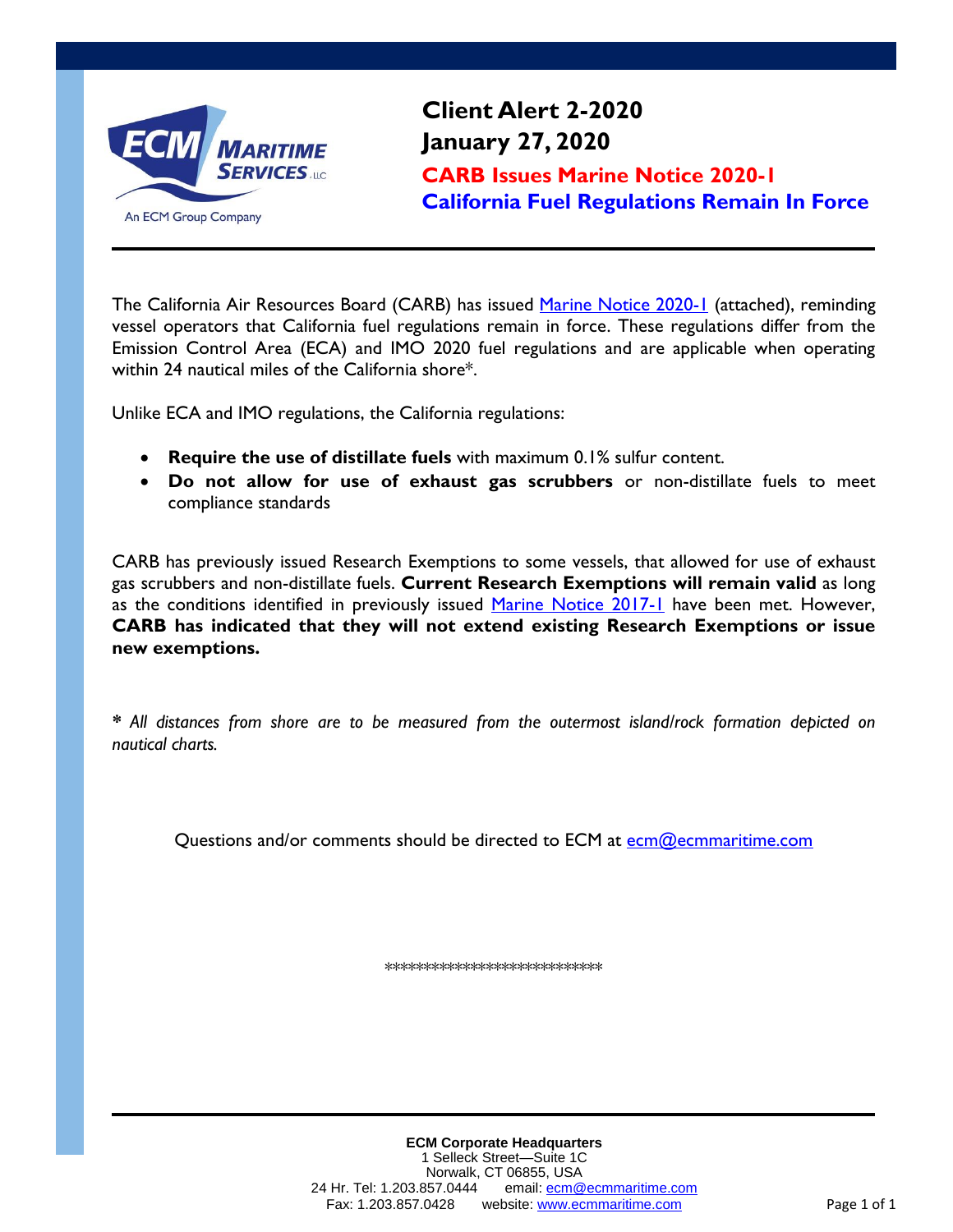

l

**Marine Notice 2020-1** ALLIFORNIA *California Air Resources Board* 



January 2020

## Advisory to Owners or Operators of Ocean-Going Vessels Visiting California Ports

# Reminder of Requirements for Complying with the California Ocean-Going Vessel Fuel Regulation<sup>[1](#page-1-0)</sup>

The California Air Resources Board (CARB) Ocean-Going Vessel (OGV) Fuel Regulation, which began implementation July 2009, provides significant air quality benefits by requiring vessels to use cleaner, low sulfur marine distillate fuel in vessel main engines, auxiliary engines, and boilers. The purpose of this Marine Notice is to remind owners and operators that the requirements under the CARB OGV Fuel Regulation remain in effect. Please note that regulations such as the existing North American Emission Control Area (ECA)[2](#page-1-1) requirements and the International Maritime Organization (IMO) fuel sulfur limit<sup>3</sup> of 0.5% do not change the compliance requirements under the CARB OGV Fuel Regulation.

## What are the Requirements in the CARB OGV Fuel Regulation?

The CARB OGV Fuel Regulation requires the use of marine distillate grade fuel (marine gas oil or marine diesel oil) with a maximum sulfur level of 0.1% while operating auxiliary diesel and diesel-electric engines, main propulsion diesel engines, and auxiliary boilers on ocean-going vessels within Regulated California Waters (all waters within 24 nautical miles of the California baseline). The California Air Resources Board has primary enforcement authority for the OGV Fuel Regulation.

### Does the CARB OGV Fuel Regulation Allow Compliance Using Exhaust Gas Cleaning Devices ("scrubbers")?

 The regulation does not allow compliance via scrubbers. Only the low sulfur distillate grades of fuel can be used to comply with the CARB OGV Fuel Regulation. There is no

<span id="page-1-0"></span><sup>&</sup>lt;sup>1</sup> Fuel Sulfur and Other Operational Requirements for Ocean-Going Vessels within California Waters and 24 Nautical Miles of the California Baseline. Title13, California Code of Regulations (CCR) §2299.2 and title 17, CCR §93118.2.<br><sup>2</sup> On March 26, 2010, the International Maritime Organization (IMO) amended the International

<span id="page-1-2"></span><span id="page-1-1"></span>Convention for the Prevention of Pollution from Ships (MARPOL) designating specific portions of U.S. waters as an Emission Control Area (ECA). The area of the North American ECA includes waters adjacent to the Pacific coast, the Atlantic/Gulf coast and the eight main Hawaiian Islands. It extends up to 200 nautical miles from the United States coasts. The ECA fuel standard is 0.1 percent fuel sulfur (1,000 ppm). [3 http://www.imo.org/en/OurWork/Environment/PollutionPrevention/AirPollution/Pages/Sulphur-oxides-](http://www.imo.org/en/OurWork/Environment/PollutionPrevention/AirPollution/Pages/Sulphur-oxides-(SOx)-%E2%80%93-Regulation-14.aspx) [\(SOx\)-%E2%80%93-Regulation-14.aspx](http://www.imo.org/en/OurWork/Environment/PollutionPrevention/AirPollution/Pages/Sulphur-oxides-(SOx)-%E2%80%93-Regulation-14.aspx)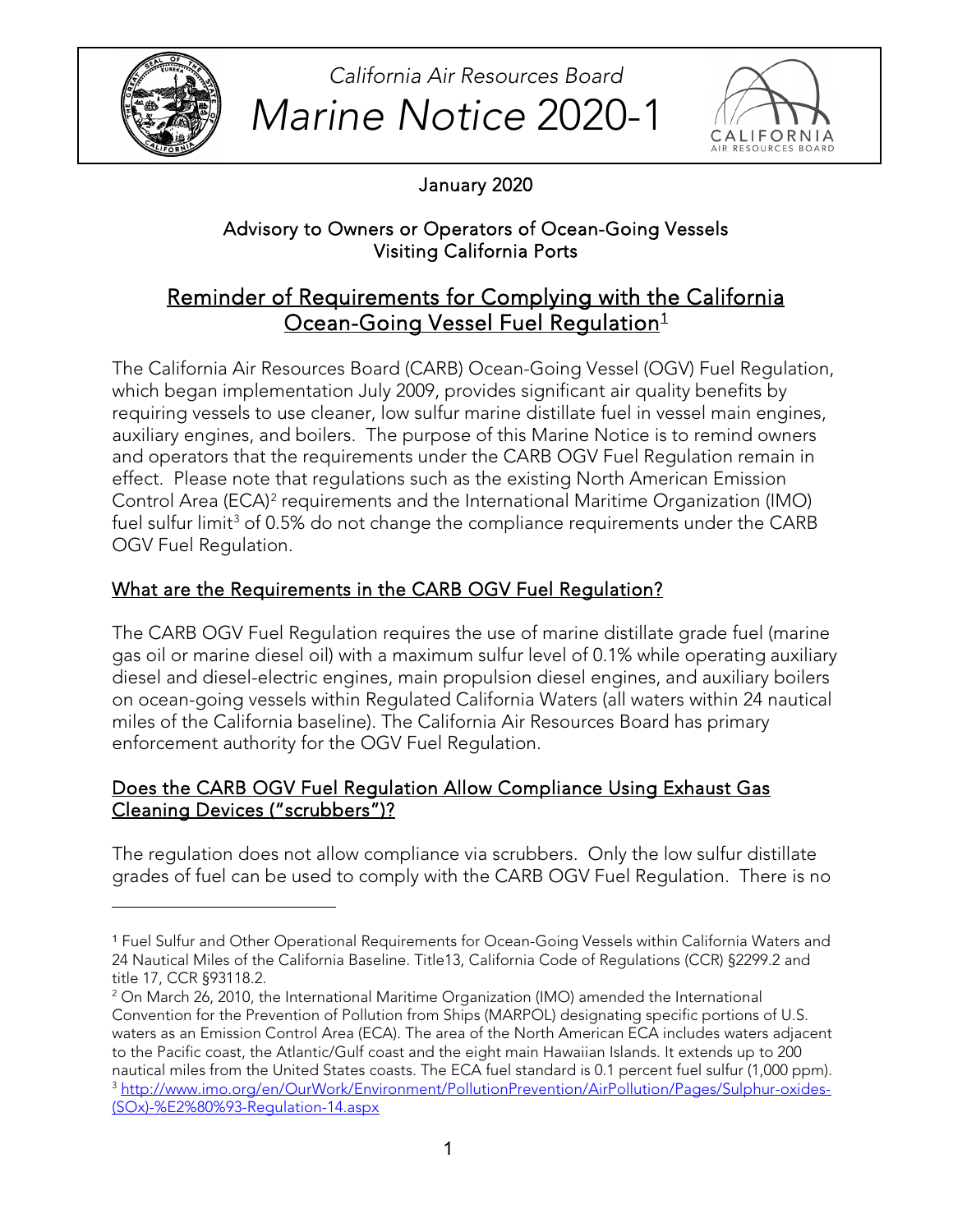prohibition on scrubber operation under the CARB OGV Fuel Regulation. However, scrubbers cannot be used <u>in lieu</u> of distillate compliant fuel.

#### What are the Provisions in the ECA Regulation? How Do They Compare to the CARB OGV Fuel Regulation?

 While the fuel sulfur limits under the CARB OGV Fuel Regulation and the ECA are different from the CARB OGV Fuel Regulation. Examples of provisions in the ECA Regulation that differ from the CARB OGV Fuel Regulation include: Regulation are the same (0.1% sulfur), there are provisions in the ECA Regulation that

- The ECA is 200 nautical miles from the California shoreline and the United States Coast Guard (USCG) has primary authority for enforcement, while the CARB OGV Fuel Regulation is 24 nautical miles and is enforced by CARB;
- • The ECA Regulation allows alternative emissions control technologies such as "scrubbers" to be used, while the CARB OGV Fuel Regulation does not allow compliance via scrubbers; and
- The ECA Regulation requires that a fuel meet the specified percent sulfur requirements (example: ultra-low sulfur fuel oil, ULSFO), while the CARB OGV Fuel Regulation requires that the fuel also meet the specifications for distillate grades (marine gas oil or marine diesel oil).

www.epa.gov/otag/oceanvessels.htm#north-american. Information on the ECA requirements can be found at:

#### What are the Provisions in the IMO 2020 Regulation? How Do They Compare to the CARB OGV Fuel Regulation?

 mass). Examples of provisions in the IMO 2020 Regulation that differ from the California Per Annex VI of the IMO International Convention for the Prevention of Pollution from Ships (MARPOL), starting in January 1, 2020 the limit for sulfur in fuel oil used on board vessels operating outside designated emission control areas will be 0.5% m/m (mass by OGV Fuel Regulation include:

- as "scrubbers" to be used when the fuel oil is exceeding the 0.5% sulfur limit, • The IMO 2020 Regulation allows alternative emissions control technologies such while the CARB OGV Fuel Regulation does not allow compliance via scrubbers; and
- The IMO 2020 Regulation requires that a fuel does not exceed the 0.5% sulfur limit, while the CARB OGV Fuel Regulation requires that the fuel meets specifications for distillate grades (marine gas oil or marine diesel oil) and does not exceed a 0.1% sulfur limit.